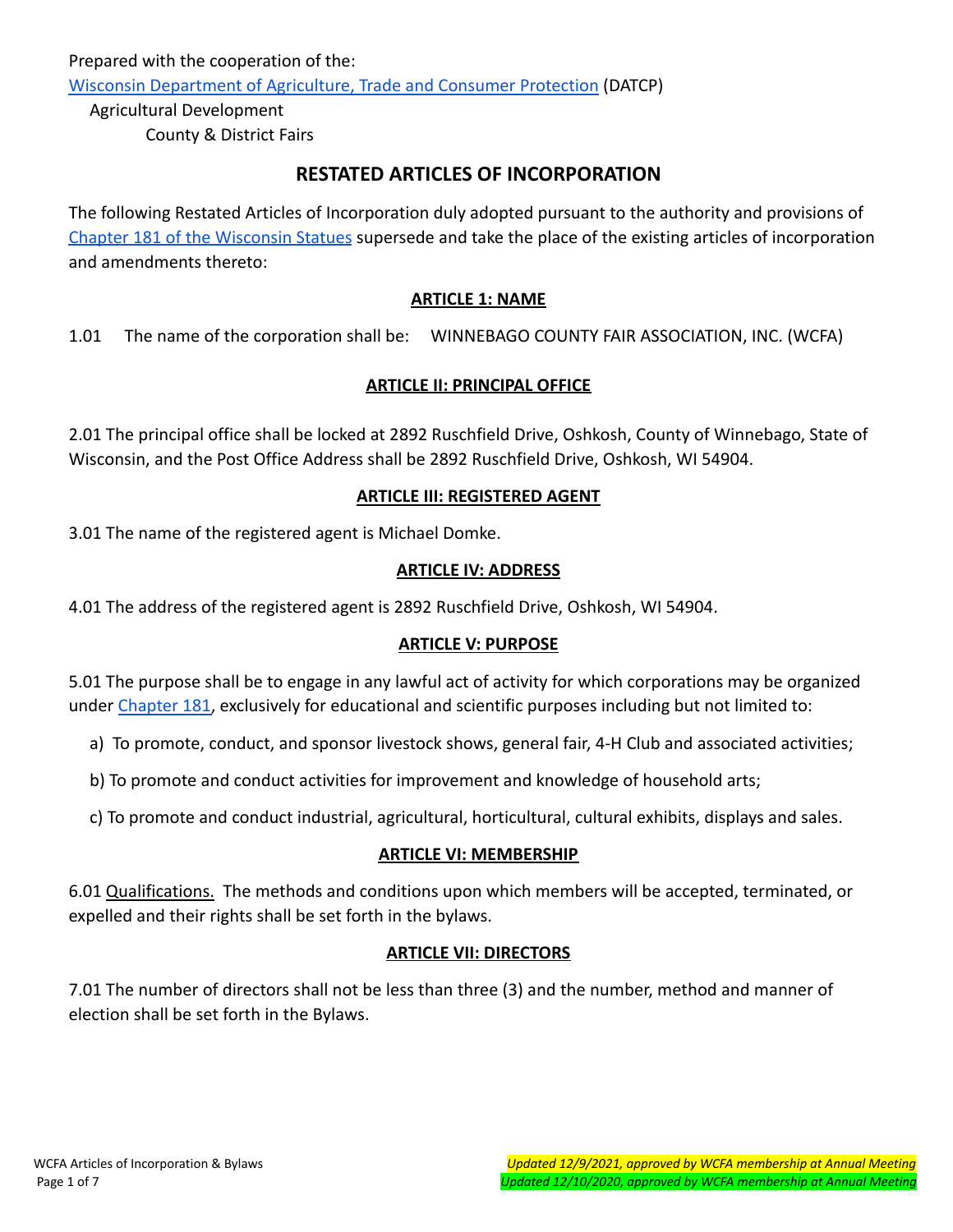### **ARTICLE VIII: CAPITAL**

8.01 Stock. All capital stock issued prior to April 14, 1982 shall be redeemed by the Board of Directors for one (1) year membership in the association when presented to the appropriate corporate officer in the manner described by the Board of Directors. Each shareholder shall receive a one (1) year membership transferred or reissued by the association. No dividends or pecuniary profits shall be declared or paid to members.

# **ARTICLE IX: DISTRIBUTION OF NET EARNINGS**

9.01 Any net income remaining after the payment of all costs and expenses, together with reasonable and necessary reserves, may be retained by the association as unallocated surplus.

9.02 None of the earnings shall be distributed to or inure to the benefit of any members, directors, or officers.

# **ARTICLE X: LIQUIDATION AND DISSOLUTION**

10.01 Upon liquidation of dissolution the liabilities and obligations of the association shall be paid and any remaining assets shall be transferred to a similar nonstock, nonprofit or public organization, providing the organization is qualified as an organization described in Section 501(c) (3) of the Internal Revenue Code of 1954 (or the corresponding provisions of any future United States Internal Revenue Law).

# **ARTICLE XI: AMENDMENTS**

11.01 These articles may be amended in the manner authorized by law at the time of amendment.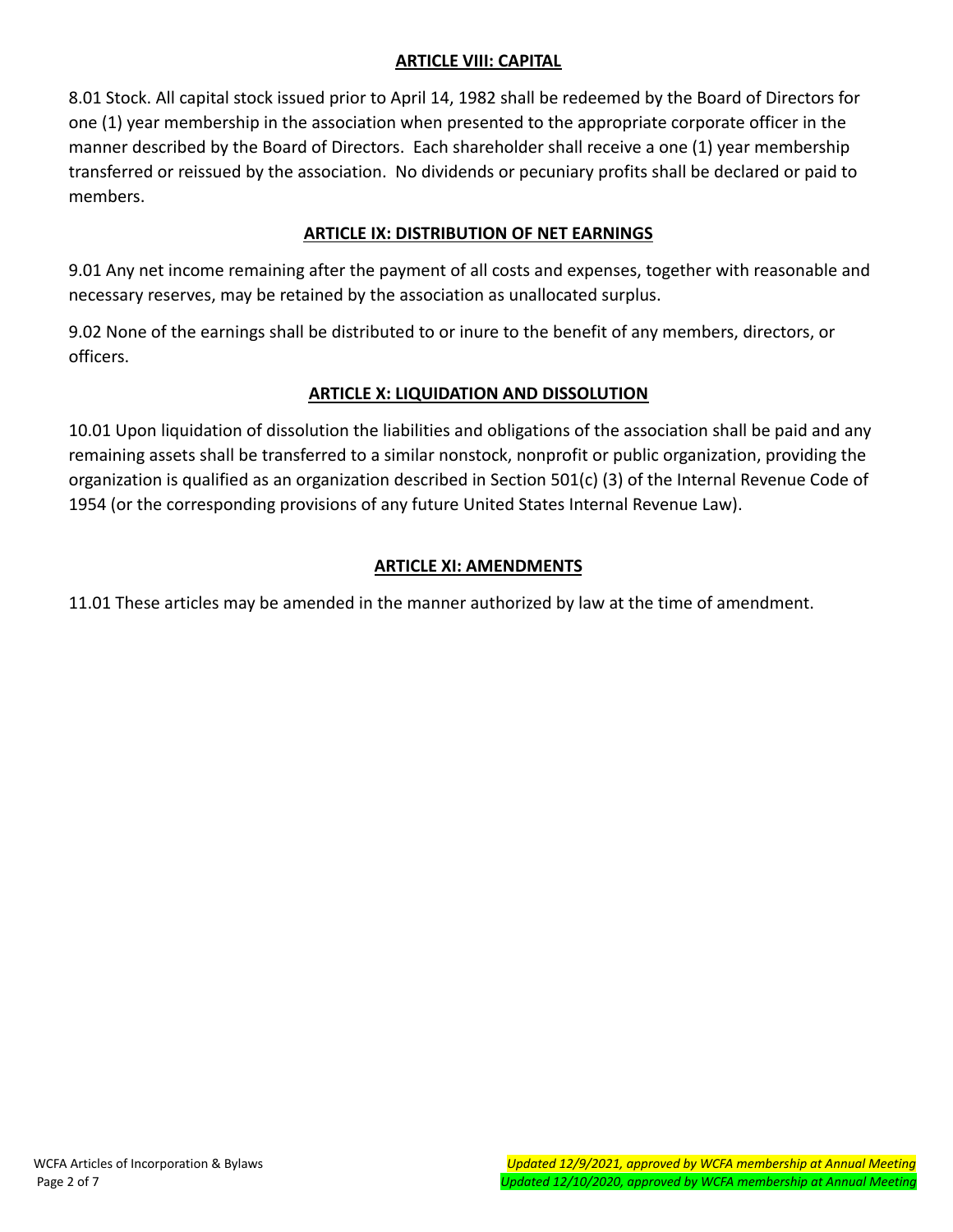Prepared with the cooperation of the: [Wisconsin Department of Agriculture, Trade and Consumer Protection](https://datcp.wi.gov/Pages/AgDevelopment/FairsAndShows.aspxShows.aspx) (DATCP)

Agricultural Development County & District Fairs

# **RESTATED BYLAWS of the WINNEBAGO COUNTY FAIR ASSOCIATION, INC. (WCFA)**

Resolved, that this association hereby adopts the following Restated Bylaws which shall supersede all existing Bylaws and amendments thereto.

### **BYLAW 1: NAME**

1.02 The name of the association shall be: WINNEBAGO COUNTY FAIR ASSOCIATION, INC. (WCFA)

# **BYLAW 2: LOCATION**

2.01 The principal office shall be locked at 2892 Ruschfield Drive, Oshkosh, County of Winnebago, State of Wisconsin, and the Post Office Address shall be 2892 Ruschfield Drive, Oshkosh, WI 54904.

# **BYLAW 3: PURPOSE**

3.01 The purpose shall be to engage in any lawful act of activity for which corporations may be organized under [Chapter 181,](https://docs.legis.wisconsin.gov/statutes/statutes/181) exclusively for educational and scientific purposes including but not limited to:

a) To promote, conduct, and sponsor livestock shows, general fair, 4-H Club and associated activities;

b) To promote and conduct activities for improvement and knowledge of household arts;

c) To promote and conduct industrial, agricultural, horticultural, cultural exhibits, displays and sales.

# **BYLAW 4: MEMBERSHIP**

4.01 Voting Member- any person residing in Winnebago County interested in advancing the purpose of the association may become a member of this association upon payment of a fee designated by the Board of Directors.

4.02 Acceptance- members shall be accepted by the Board of Directors. The Board of Directors shall have the conclusive right to determine whether the qualifications required for membership are being met at any time both for the purpose of accepting a member and termination of membership.

# 4.03 Termination:

(a) A member shall automatically cease to be a member and lose the right to vote in this association when he ceases to meet any of the qualifications.

(b) Any member may be discharged or expelled by a majority vote of the Board of Directors at any regular Board meeting if written notice signed by the association's secretary stating the reason for the proposed vote of expulsion is mailed to the member thirty (30) days prior to the date of meeting.

4.04 Transfers- Membership in the association is nontransferable.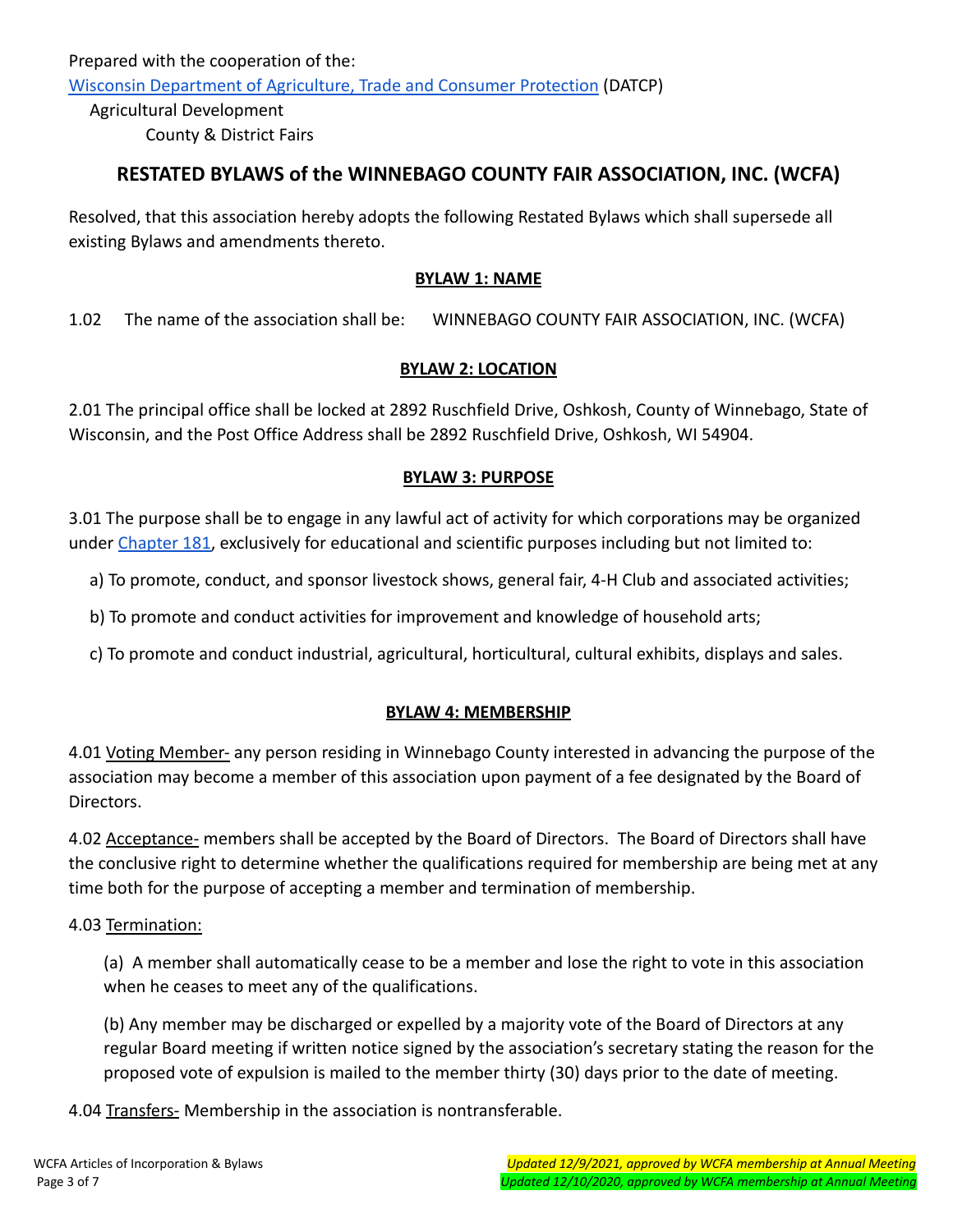4.05 Evidence- This association may issue a certificate of membership to each member which shall be in such form as may be prescribed by the Board of Directors.

# **BYLAW 5: MEETINGS OF MEMBERS**

5.01 Annual Meeting- the annual meeting of the association shall be held as soon as possible after the audit report for the fiscal year is ready, but not later than one hundred eighty (180) days after the end of the fiscal year, at such time and such place in Wisconsin as the Board of Directors shall determine.

5.02 Notice- Not less than ten (10) nor more than thirty (30) days before each annual meeting, written notice of the time and place or the meeting shall be given to the members personally or by mail to their last known address as shown on the association's records.

### 5.03 Special Meetings:

(a) The president may call a special meeting of the association upon giving notice to the members in the manner herein described for the annual meeting, except that the notice shall also specify the purpose of the special meeting.

(b) Upon written demand signed by at least twenty percent (20%) of the members, the president shall call a special meeting for the purpose to which the demand is related, in a manner herein described.

5.04 Quorum- A quorum at a member meeting shall be ten percent (10%) of the members, present in person or remotely. A quorum shall never be more than fifty (50) members nor less than five (5) members, or a majority of all members, whichever is smaller. A majority of the votes entitled to be cast by the members present at a meeting (in person or remotely) at which a quorum is present (in person or remotely), shall be necessary for the adoption of any matter voted upon.

5.05 Voting- Each member is entitled to one (1) and only one (1) vote on each question. Voting by proxy is not allowed in this association.

5.06 Order of Business- The order of business at annual meetings, and so far as applicable at other meetings of the members, shall be substantially as follows:

- a. Roll Call or registration
- b. Proof of due notice of meeting
- c. Reading and disposing of unapproved minutes
- d. Report of officers and committees
- e. Unfinished business
- f. New Business
- g. Election of directors
- h. Adjournment

5.07 Rules of Order- Meetings for the members and of the Board of Directors shall be conducted according to and governed by [Roberts Rules of Order \(revised\)](https://robertsrules.com/) except as otherwise provided in these Bylaws.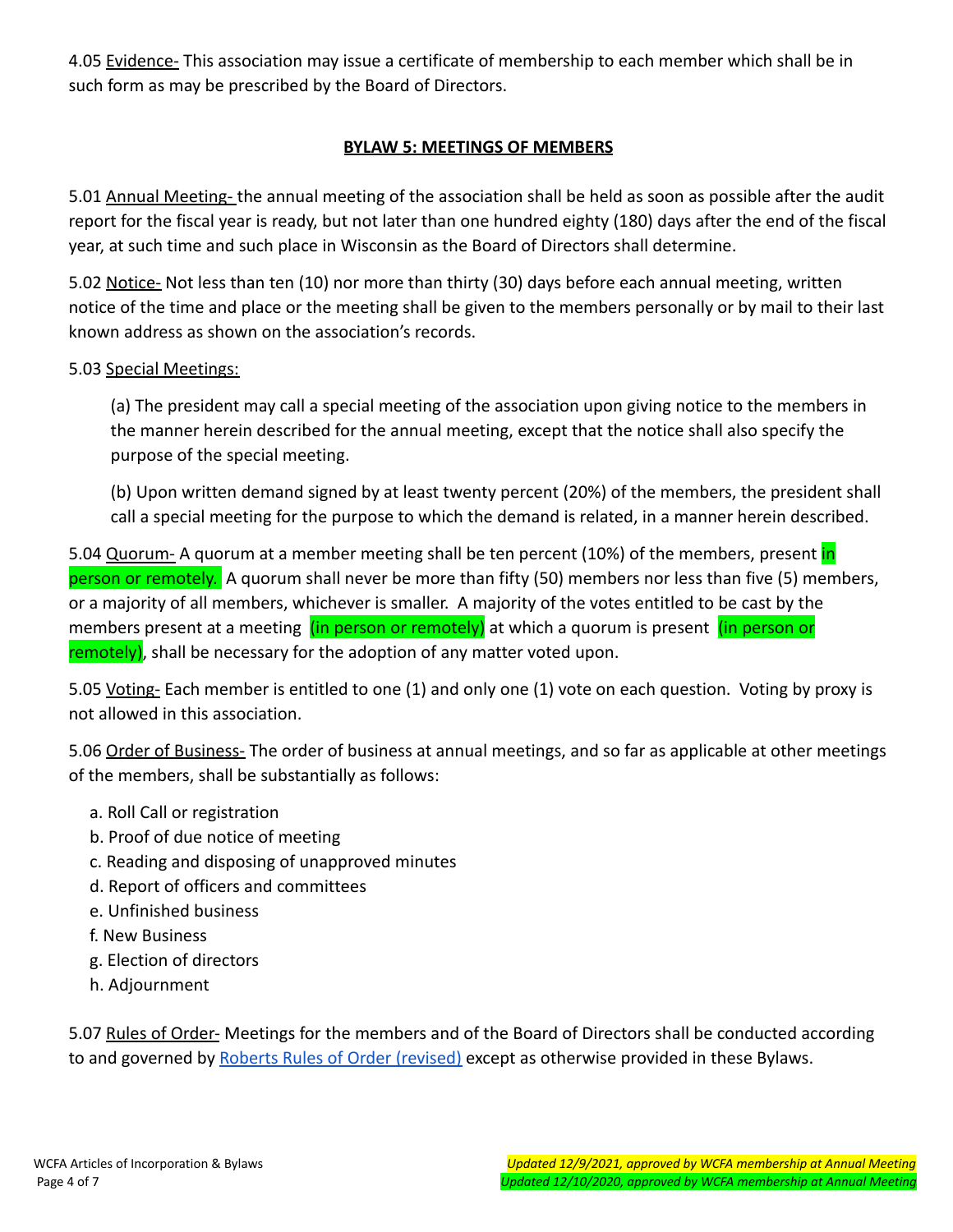#### **BYLAW 6: BOARD OF DIRECTORS**

#### 6.01 Qualifications:

(a) Any member, eighteen (18) years or older, residing in Winnebago County and in good standing may be elected as director.

(b) No spouse of current fair director allowed to run. No two people from the same household are allowed on the board.

6.02 Number- There shall be nineteen (19) directors elected from the membership to serve as directors of the association.

#### 6.03 Election:

(a) At the first annual meeting, upon adoption of these Bylaws, seven (7) directors shall be elected for a three (3) year term, six (6) directors for a two (2) year term, and six (6) directors for a one (1) year term; and from then on at each annual meeting directors shall be elected for terms of three (3) years each for those whose terms have expired.

(b) A vacancy occurring before the end of the term may be filled until the next succeeding annual election by the affirmative vote of a majority of the directors then in office for the unexpired term only. Each director shall hold office for the term for which he is elected and until his successor is elected and enters upon his duties.

(c) Members shall elect directors by ballot.

6.04 Nominations- Nominations may be made from the floor; or a nominating committee may be appointed by the Board, but the committee's nomination may be supplemented by nominations from the floor.

6.05 Vacancies- Vacancies occurring on the Board of Directors may be filled by the remaining directors until the next election of members of the association.

#### 6.06 Meetings:

(a) Time- the directors shall hold their annual meeting immediately after the membership meeting. The president may call any additional meetings at any time and shall do so upon the demand of a majority of the directors.

(b) Notice- notice need not be given of the annual meeting of the directors if it is held immediately after the annual meeting of the members. Notice of the time and place of all other director meetings shall be given personally or by mail to each director.

(c) Quorum- Fifty percent (50%) of the filled director positions plus one (1) director shall be a quorum at a board meeting. Attendance for a quorum may be in person or remote. A less number may adjourn to another time upon given notice to the absent members of the time and place of the adjourned meeting.

Quorum Ex: 19-18 positions filled:  $0-1$  positions vacant = quorum of ten (10)

17-16 positions filled:  $2-3$  positions vacant = quorum of nine (9)

15-14 positions filled:4-5 positions vacant = quorum of eight  $(8)$ 

13-12 positions filled: 6-7 positions vacant = quorum of seven (7), etc.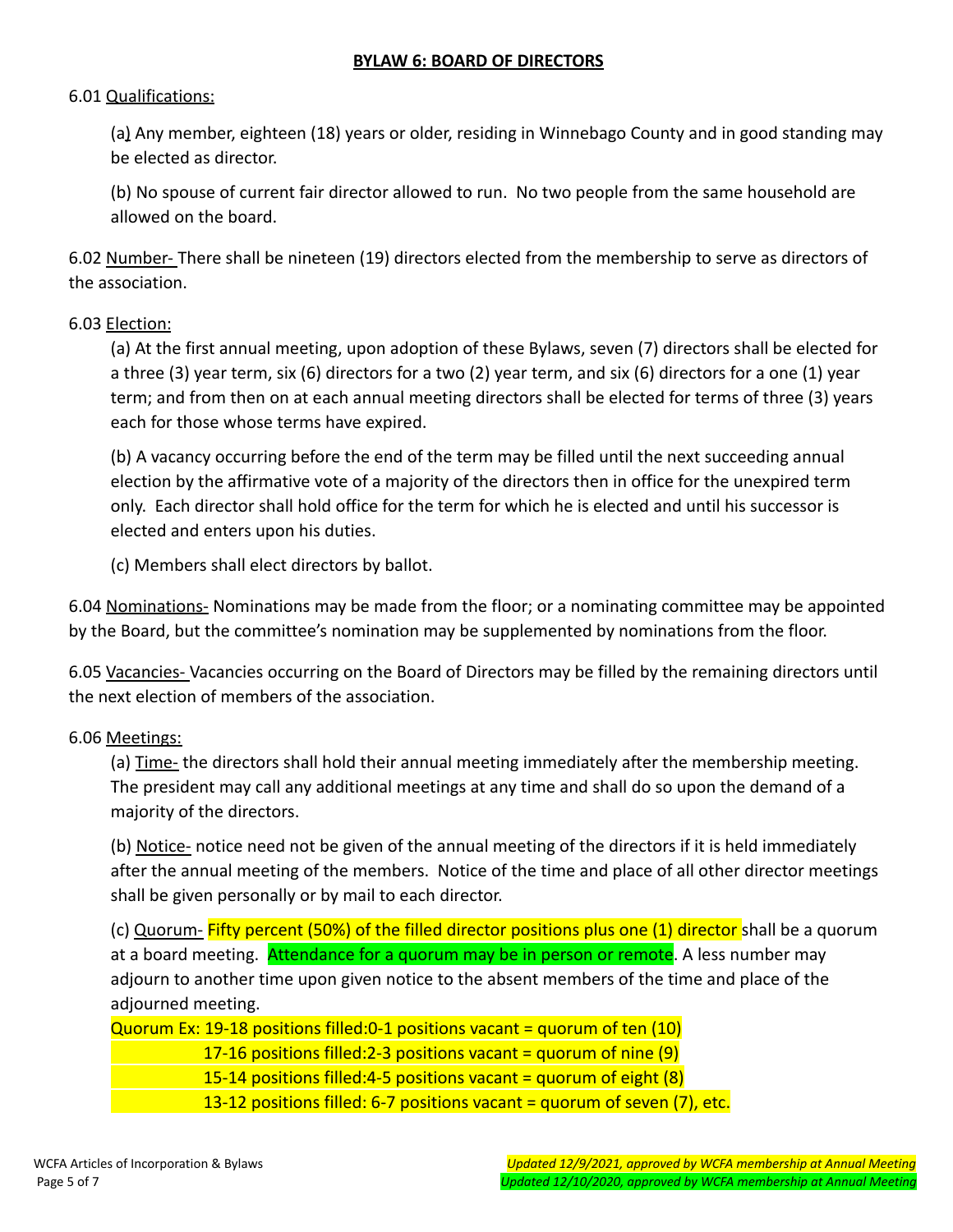#### 6.07 Removal:

(a) Directors are not subject to removal during their term of office except upon cause after hearing.

(b) Following three (3) excused absences and/or one (1) unexcused absence of scheduled monthly meetings within one (1) fiscal year, the position of director on the Winnebago County Fair Board will be terminated.

### **BYLAW 7: OFFICERS & DUTIES**

#### 7.01 Election:

(a) The directors at their annual meeting shall elect from their number a president and a vice president. They shall also elect a secretary and a treasurer and such other officers as may be necessary who may or may not be directors.

(b) All officers may be re-elected to as many terms of office as the directors approve.

7.02 Method of Election- Directors shall elect officers by ballot. A nominating ballot shall be taken on which each director may write the name of one (1) nominee for the office being elected. If none of the nominees have a clear majority on the informal ballot, the chairman may declare the two (2) high as candidates.

7.03 Office Vacancy- the directors shall elect any eligible director as an officer to the unexpired term for which there is a vacancy.

### 7.04 Duties of Officers:

(a) The president shall be the chief executive officer of the association, shall preside at all meetings of the association, of the Board of Directors and in general he/she shall perform all duties incident to the office of president and such other duties as may be prescribed by the Board of Directors from time to time.

(b) The principal duties of the vice-president shall be to discharge the duties of the president in the event of the absence or disability for any cause whatever of the latter in order of designation.

(c) The secretary shall keep the minutes of the meetings of the members and of the Board of Directors; seeing that all notices are duly given in accordance with the provisions of the Bylaws or as required by law; the custodian of the association's records; keep a register of the post office address of each member which shall be furnished to the secretary by such member; shall annually prepare a Premium List and other needed material ; and in general perform all duties incident to the office of secretary and such other duties as from time to time may be assigned to him/her by the president or by the Board of Directors.

(d) The treasurer shall have charge and custody of and be responsible for all funds and securities of the association; receive and give receipts for monies due and payable to the association from such sources whatsoever, and deposit all such monies in the name of the association in such banks and other depositories as shall be selected in accordance with these Bylaws; have charge of the sale of tickets for each annual exhibition; and such other duties as from time to time may be assigned to him/her by the president or by the Board of Directors.